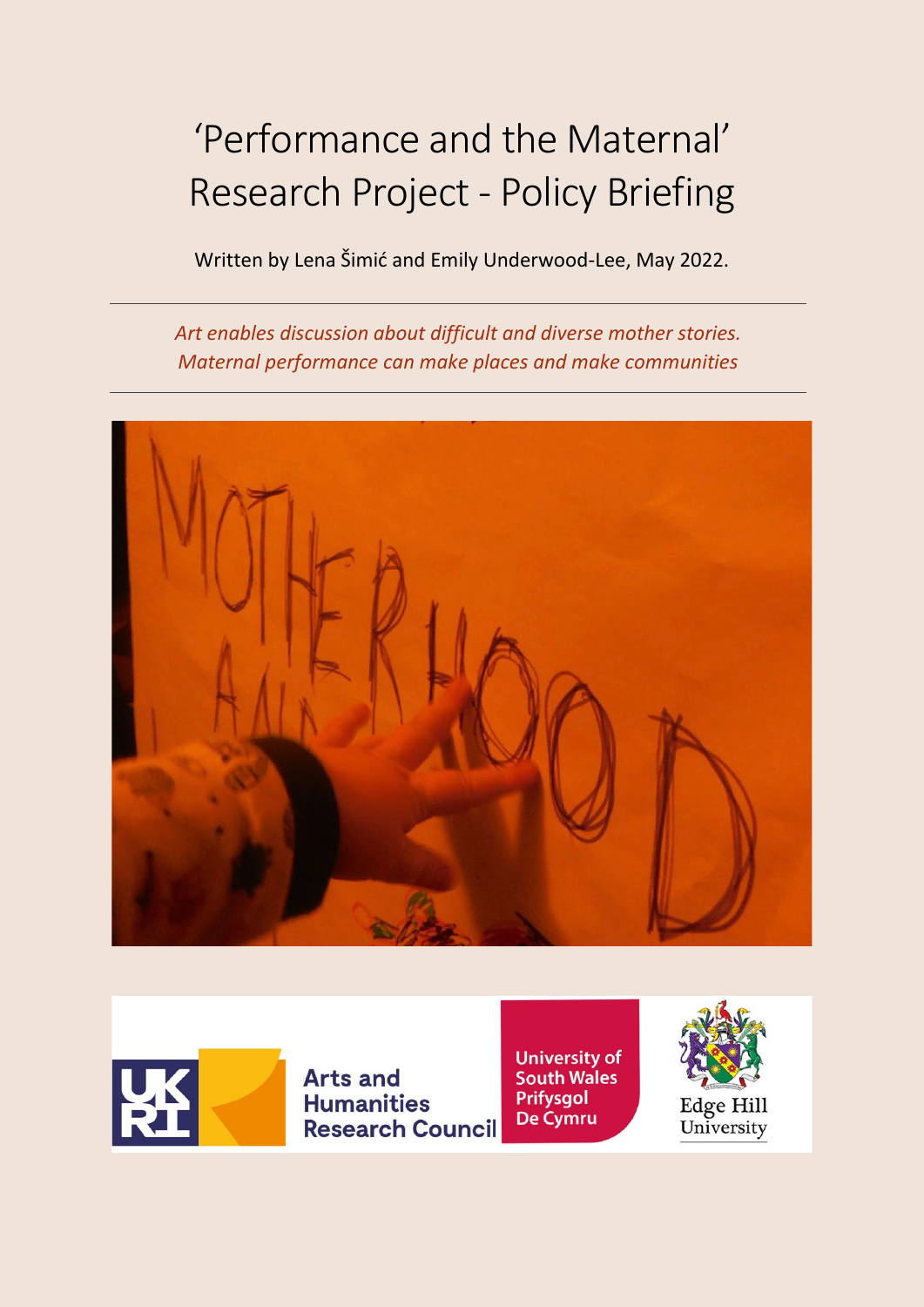This document is targeted at **policymakers**, **funders** and **commissioners**, and **maternal practitioners**, which includes **birth workers**, **maternal health and social care practitioners**, **arts administrators**, **curators**, **theatre producers**, **mother/artists**, and **artists working around maternal themes**. The aim of this document is to demonstrate how the stories told by mother/artists in diverse maternal performance practices can help to change perceptions and shed light on the everyday experiences of mothers. The document will present a short outline about the Performance and the Maternal research project, its Methodology, Findings, and a set of Recommendations. We have also included references to other Publications that have been produced as part of the Performance and the Maternal project.

# **Contents**

| About the Project <u>manual measure and a series of the Project manual measure and a series of the Project</u> |   |
|----------------------------------------------------------------------------------------------------------------|---|
|                                                                                                                |   |
|                                                                                                                |   |
| Mothers and Motherhood [11] Mother and Motherhood [11] Mothers and Motherhood [11] Mothers and A               |   |
|                                                                                                                |   |
|                                                                                                                |   |
|                                                                                                                |   |
|                                                                                                                |   |
|                                                                                                                | 8 |

For more information about the Performance and the Maternal project visit <https://performanceandthematernal.com/>.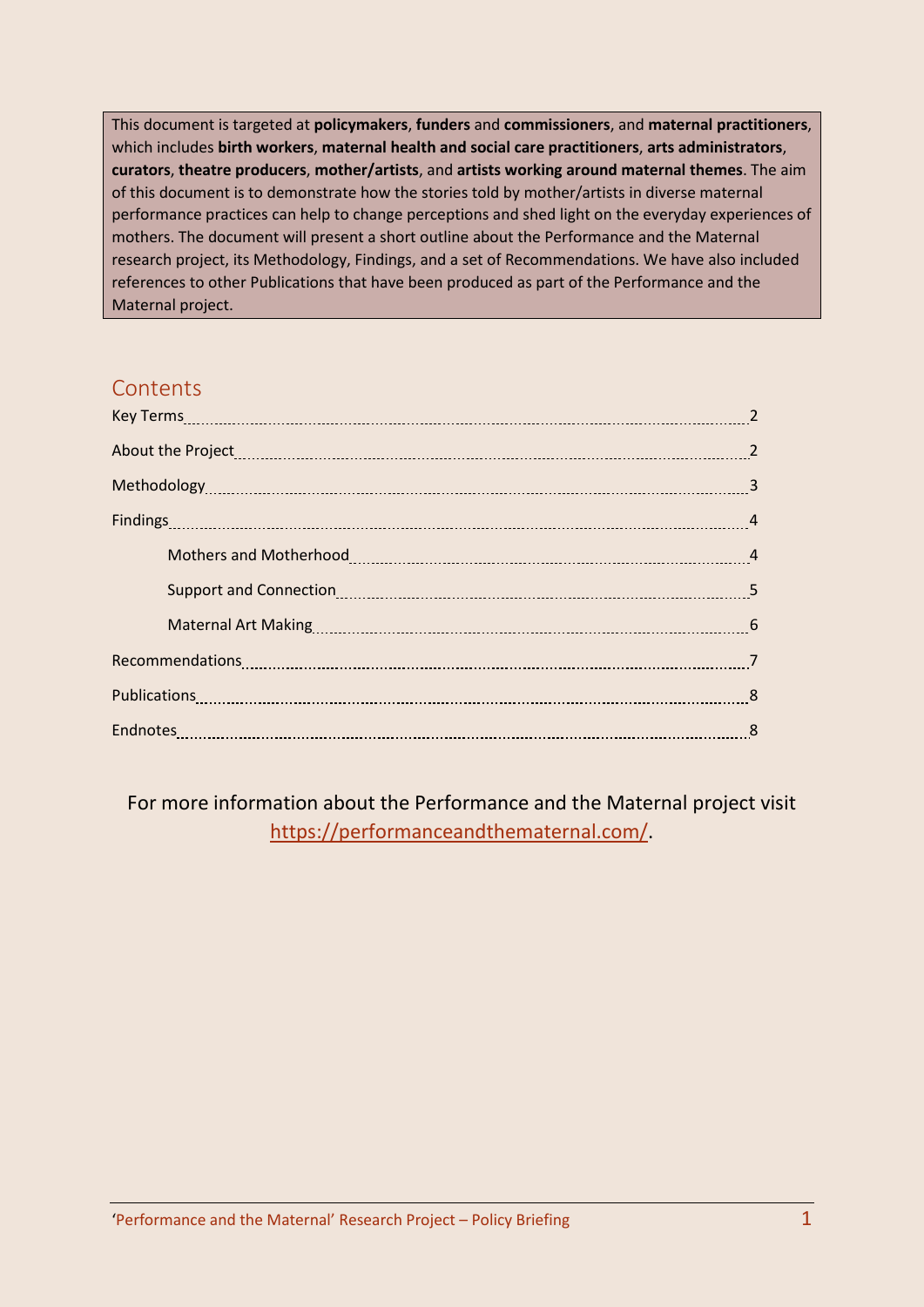# Key Terms

- *Performance* any live, filmed, or online theatre, dance, performance art, music or other similar event.
- *Mothers* those who are responsible for the daily care of children, regardless of whether those children are their biological children, other children for whom they have legally recognised responsibility, extended family, or children who have become family through other kinship structures.
- *Maternal* the study and consideration of mothering and mothers, as well as issues surrounding reproductive rights and care.
- *Mothering* the act of taking care of a dependent other.
- *Women* all those who identify as women regardless of their gender assigned at birth.
- *Family* a group of people who are linked, by legal, biological or chosen ties.
- Art / the arts the creative, performing, and visual arts in the broadest sense.
- *Artists* those working to create art in any artform in a professional capacity.
- *Policy* proposed action, strategy, and organisational frameworks in any sector including the state.
- *Mother/artist* those with caring responsibilities who are making art.

#### About the Project

**Performance and the Maternal** seeks to better understand the condition of the maternal through a study of maternal performance. It is driven by researching both the conditions in which mother/artists make work and the contexts in which that work is received. The fundamental principle behind the work is that we can learn more about what it means to mother by listening to the carefully crafted stories of the maternal shared by artists. **This information can help us all to find community, better support women and those who mother, and improve and enhance services and policy for mothers**.

The Performance and the Maternal project was funded by the Arts and Humanities Research Council and conducted between 2019 and 2022. The research team was led by Prof Emily Underwood-Lee (University of South Wales) and Dr Lena Šimić (Edge Hill University) with research assistance from Georgina Biggs and Dr Jennifer Verson. The project advisory circle included:

- Prof Alice Entwistle Professor of English and Modern Languages, University of South Wales, UK
- Dr Deirdre Donoghue Artist/Researcher, Founder Director of m/other voices, Netherlands
- Dr Rachel Epp Buller Associate Professor of Visual Arts and Design, Bethel College, USA
- Zoe Gingell Artist, Co-Founder Mothersuckers Project, Programmer at MADE Gallery, UK
- Dyana Gravina Founder and Creative Director, Procreate Project, UK
- Prof Vicky Karkou Chair of Dance, Arts and Wellbeing, Edge Hill University, UK
- Dr Sara C Motta Associate Professor, Newcastle University, Australia
- Aleksandra Nikolajev-Jones Maternal Dance Practitioner, UK
- Prof Ruth McElroy Professor of Creative Industries, University of South Wales, UK
- Prue Thimbleby Arts Team Coordinator, Swansea Bay University Health Board, UK
- Prof Carolyn Wallace Professor of Community Health and Care Services, University of South Wales, UK
- Dr Ruchika Wason Singh Founder and Director of the Archive for Mapping Mother Artists in Asia, India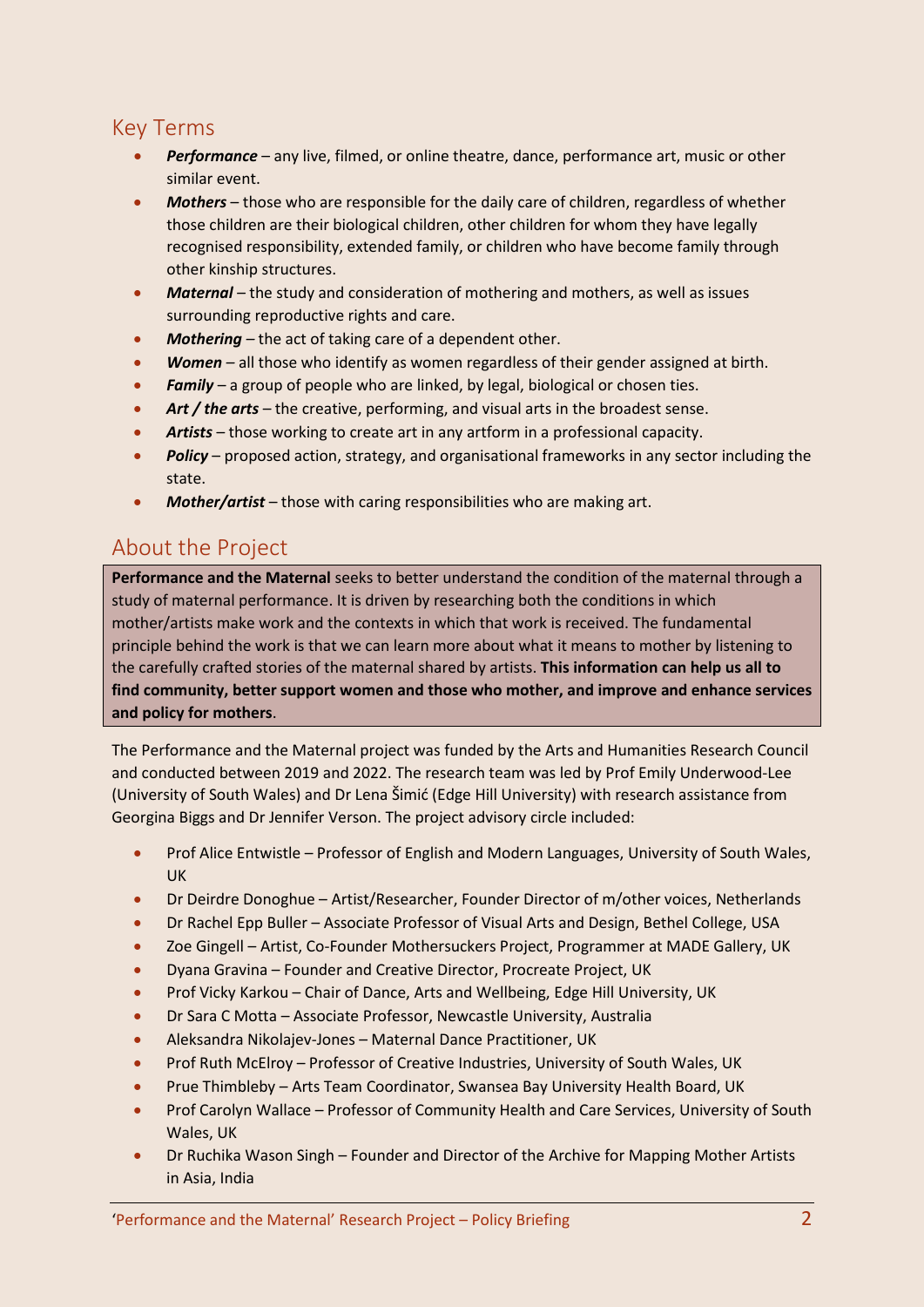# Methodology

The research team has conducted:

- 18 in dept[h interviews](https://performanceandthematernal.com/mother-artist-interviews/) with international mother/artists and artists working around maternal themes.
- 5 [forums](https://performanceandthematernal.files.wordpress.com/2021/06/maternal-forums-aprill-english-version-no-video.pdf) that explored the topics of maternal art; storytelling; climate, gender and maternal futures; migration and citizenship; and health policy and impact with 34 invited speakers and 238 participants across the five events.
- 5 small-scale (10-12 participants) in dept[h discussion groups](https://performanceandthematernal.com/ma-fan/) with a total of 31 artists working with the maternal. The topics covered included the impact of COVID on mother/artists' working conditions, intersectionality and care, the domestic sphere, art making and policy, and diversity in maternal art. The discussion groups were conducted in collaboration with The Mothersuckers Project and Cardiff MADE Gallery.

We have analysed what was said in these various gatherings as well as undertaking surveys with attenders at the forums. Our findings have been contextualised in relation to the existing literature within maternal studies and performance studies. Alongside this, we have conducted textual analysis of contemporary performances and artworks made by mother/artists or artists concerned with maternal themes. This document gives a summary of our main research findings; for in depth analysis please see our publications list on page 8 of this document.

*"It encouraged me to be bolder and incorporate more performance into my activism as well as my clinical practices." Forum Participant*

*"Dear daughter, here is no mother. Here is mothering here is caring for others, caring for the chthonic, for the self-with-others. Care. Dear Daughter. The future is female. Now you take over."* 

*Extract from* Dear Daughter *performance text by Nanna Lysholt Hansen, Artist[i](#page-8-0)* 

*"Becoming a mother was also the beginning of me becoming an artist." Tracy Breathnach Evans, Artist[ii](#page-8-1)*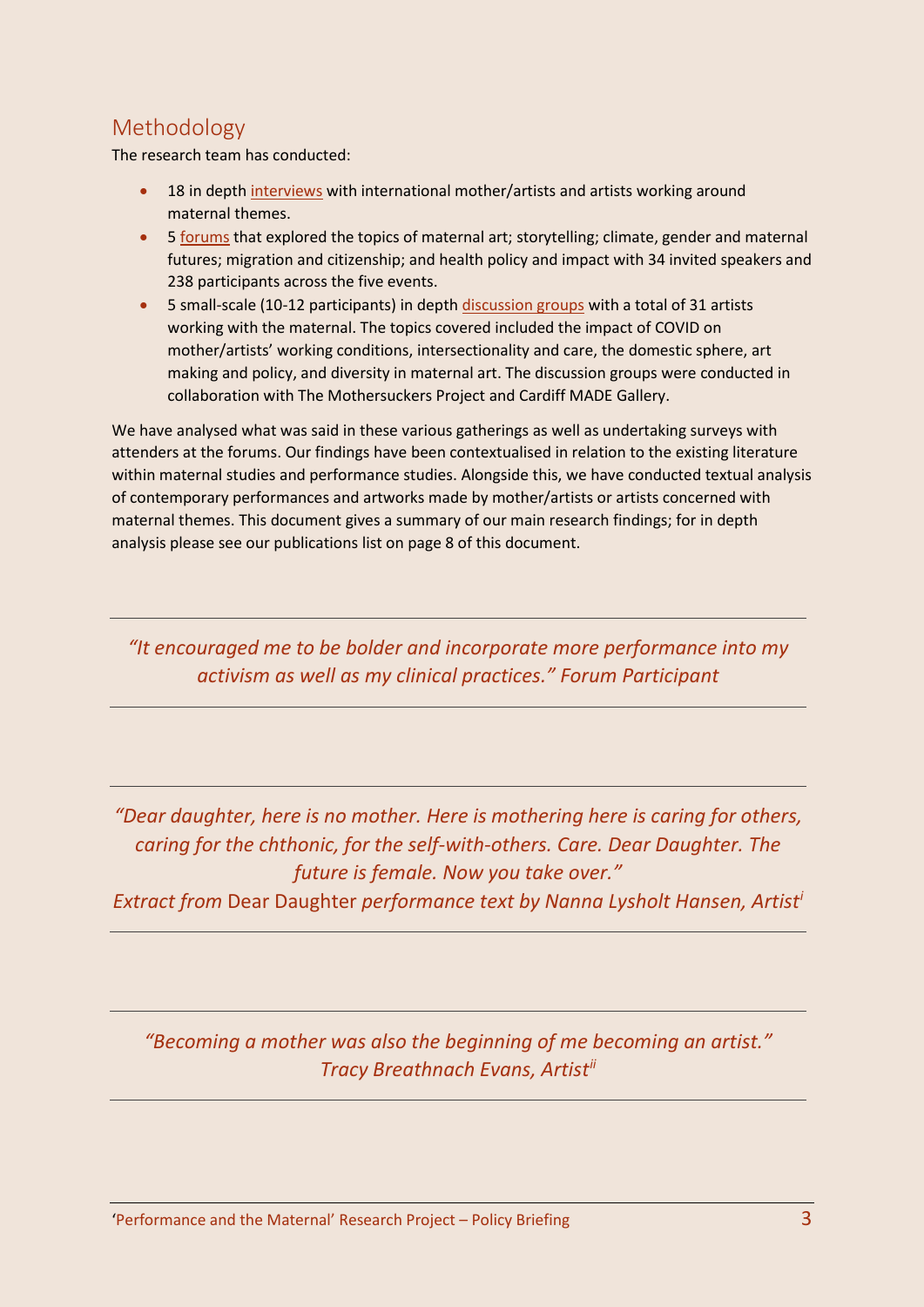#### Findings

We have divided our finding into three key areas: **Mothers and Motherhood**, **Support and Connection**, and **Maternal Art Making**. Many observations cross between these categories – all are made in the context of maternal art making and its reception. Our overarching finding is that maternal art can teach us much about the conditions and experiences of motherhood. **Maternal art and performance are an important resource for all those whose professional roles require that they engage with and support mothers.**

#### Mothers and Motherhood

## *"I look at myself and other mothers more deeply now." Forum Participant*

- Representations of motherhood in art and culture have the power to challenge dominant constructions of "the ideal mother".
- Ambivalence and difficulty need to be recognized as an integral part of maternal experience.
- Oftentimes, maternal art and performance can speak about difficult subjects in ways that mothers might be inhibited from doing in other contexts.
- Maternal art and performance have much to say to other domains of enquiry, including in health, social care, third sector and charity organisations that seek to support those who mother. An example of this can be found in the Maternal Journal project, where art is used to make learning and reflective resources for birth workers and new mothers, and in many health boards, where digital storytelling has been used to improve patient experience.<sup>[iii](#page-8-2)</sup>
- Maternal relations and ethics can move us towards care in contexts beyond the immediate family, such as community engagement and more-than-human sensibilities. This is particularly important in the context of the climate emergency.
- Children were spoken of as enabling mothers to establish rootedness in a place. Similarly, art making and its reception were seen as a means of creating community.
- Maternal art can reveal hidden stories or make us see the everyday in a new light. It can make the domestic unfamiliar or uncanny; it can also break the confines between the private and the public, take the home into the public sphere or bring the public sphere into the home.

*"The responsibilities that come with motherhood have vastly decreased the amount of time that I have in my life for other things. However, I feel that I'm more focussed than I have ever been on the work that I want to or need to make." Jina Valentine, Artist[iv](#page-8-3)*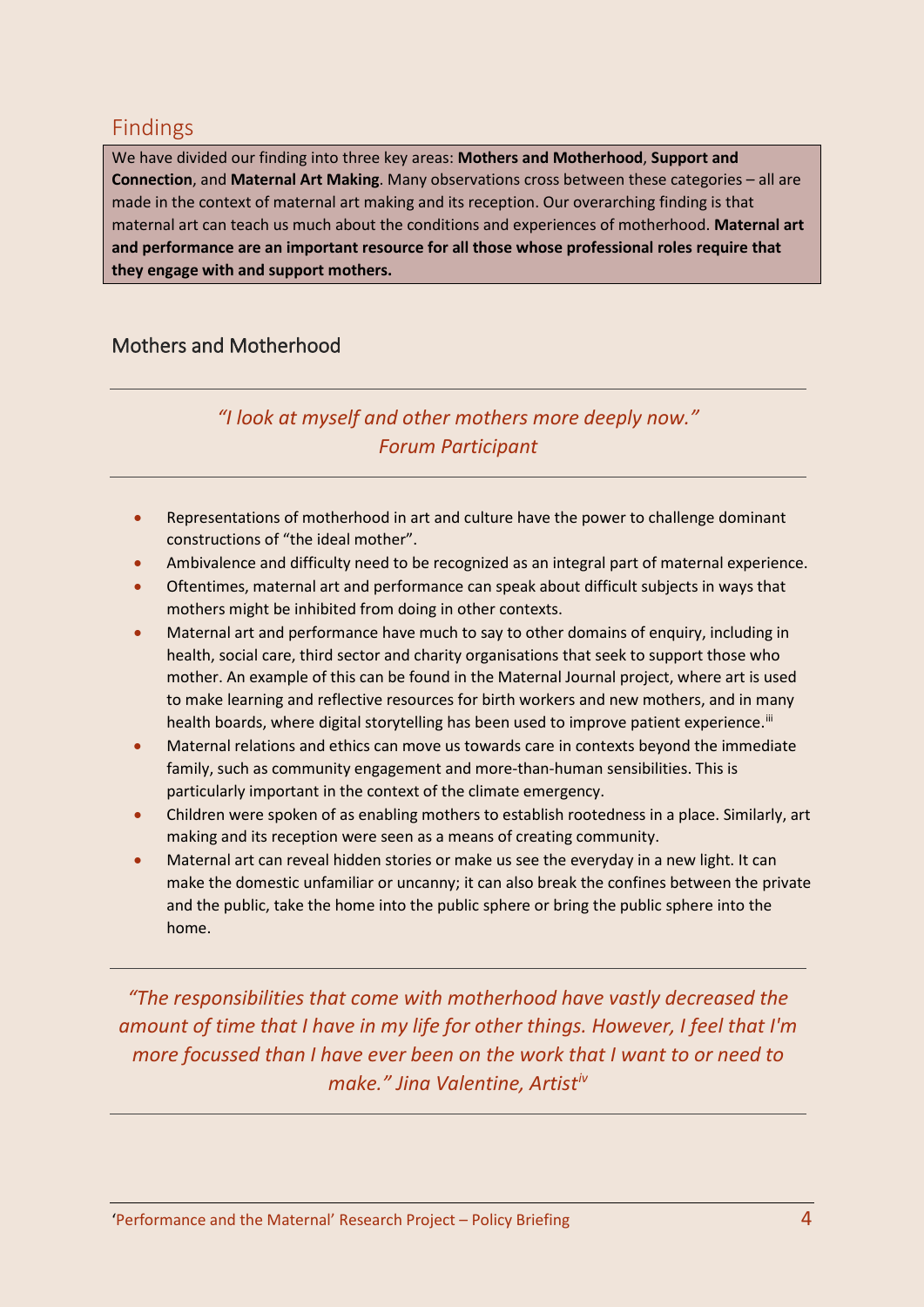*"I learnt that women as mothers across borders have much to share." Forum Participant*

- Mothers often feel isolated and require specific spaces and events, including community spaces. Art production, participation, and attendance at maternal events enable connections to be made with other mothers in order to build community networks.
- Maternal solidarity, that extends into caring networks which are beyond family networks, has huge personal, social, and financial value for mothers.
- Having children forces many women, including mother/artists, to stop working or to change their practice so it can be made around their parenting responsibilities and in their home. This is particularly exacerbated for mother/artists, who are already working in an often precarious, freelance economy.
- Childcare, which continues to be a gendered responsibility, is critical in enabling mothers to engage with arts making and participation in the theatre and art world. The lockdowns during the COVID pandemic have opened up online spaces, which has had the unexpected benefit of allowing those with childcare responsibilities to make and access art when they are normally unable to travel to attend events.
- The move to online necessitated by COVID has enabled connections to be made across geographic, social, and cultural boundaries. At the same time, mother/artists felt that the emotional labour, including care and childcare, caused by the pandemic was large and unaccounted for, and gendered, and was predominantly falling to mothers.

*"There's a very particular experience of motherhood, which I know for a lot of the women has totally changed their relationship to their body, their relationship to the NHS, to their lives, to their work. And while we live in a society that is definitely patriarchal, there is always going to be a tension that needs to be expressed in a way that's very specific. Generalising about motherhood at the moment isn't as valuable to me as hearing from mothers. For me that feels like what's missing." Alesha Chaunte, Artis[tv](#page-8-4)*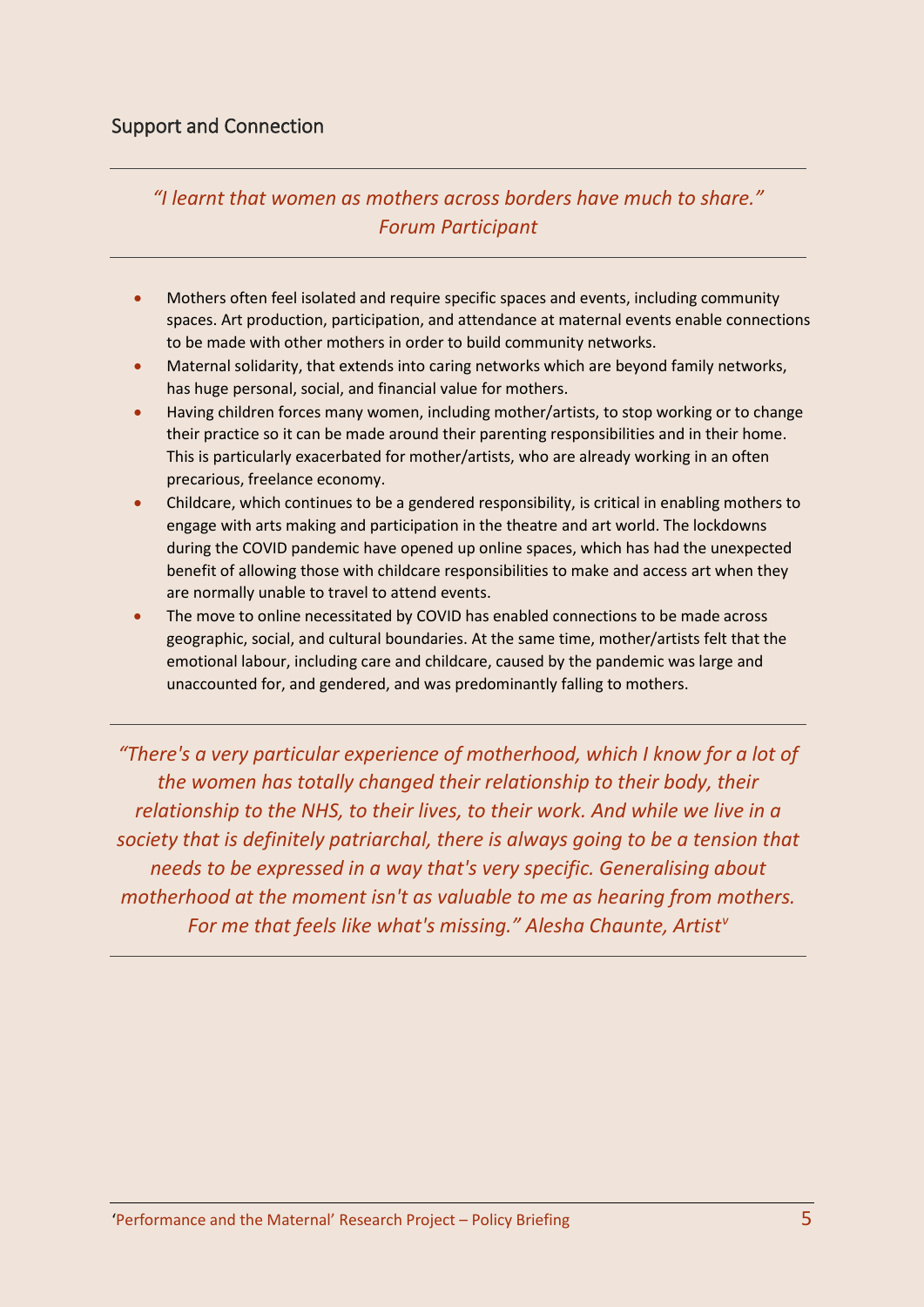#### Maternal Art Making

*"Sometimes it is easier to think that others are managing better. But probably most artists and mothers with little family support go through the same struggle trying to keep up with their practice." Forum Participant*

- Class, race, language, caring responsibilities, single motherhood, and childcare responsibilities are some of the many barriers to making and viewing art. The difficulty and cost of engaging with maternal art across intersectional boundaries must be acknowledged.
- Mother/artists seek community and solidarity with other mother/artists, but fear being pigeonholed or marginalised by the title 'mother/artist'.
- As with mothers generally, maternal artists are reliant upon extended networks of support to enable them to work in the arts. Typically, these networks include other mother/artists, as well as friends and family.
- Whilst the idea of home and the domestic are culturally specific, and there are problems with the invisible labour that is carried out in domestic spaces, such a space can nevertheless function as a safe, playful, generative, and creative context for art making around maternal themes.
- There are ethical questions around making the private, the child and the home public through art making. Mother/artists are actively engaged with these questions.
- For many artists, the change to working in the home rather than a studio, which has been necessitated by COVID, has prompted innovation including new aesthetics and artistic forms. This has in turn, created new confidence in many artists in their own practice.
- Imaginative solutions to childcare are already in place for many through collective spaces that enable caring responsibilities to be shared with other mother/artists. These practices were demonstrated in, amongst other examples, the collective support of Migrant Artists Mutual Aid (MaMa), where mothers come together in a community choir to make art and also to support one another in their daily lives, and in the work of the Procreate Project, which provides affordable, child friendly studio spaces to mother/artists, who also share childcare.<sup>[vi](#page-8-5)</sup>

*"I took my children inside my work from my belly to my arms, I took them to my performances, to meet the dearest of people who forged my force, to the places that liberated their mother. I want them to know their mother is free and they are too." Nathalie Anguezomo Mba Bikoro, Artist[vii](#page-8-6)*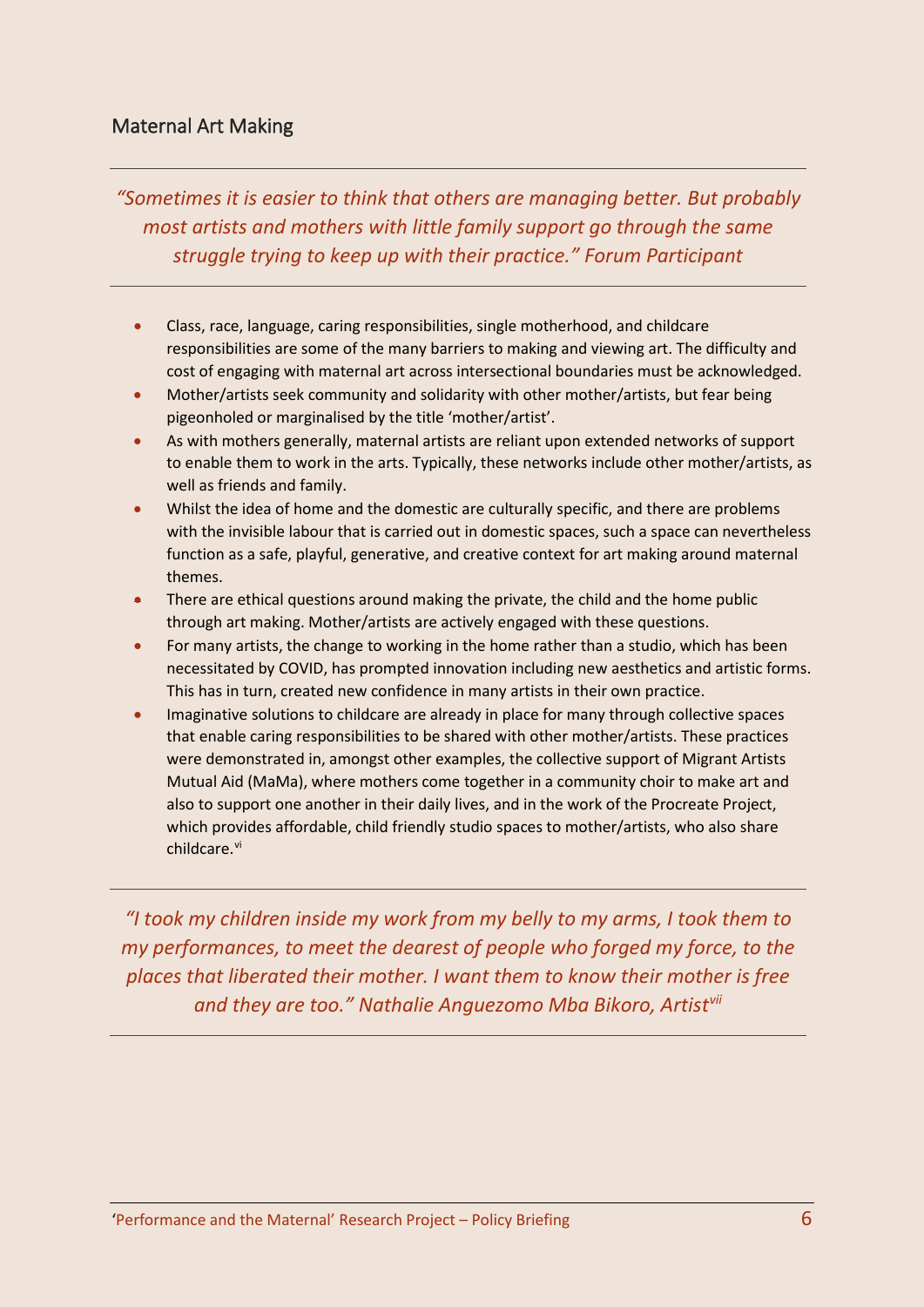### Recommendations

- The social, cultural, economic, and political structures that should support mother/artists need to be examined and addressed carefully to understand how these structures reinforce the gendered allocation of mother work.
- Mother/artists need solidarity with others in order to change the situation in which they are working and caring. New models of care giving and community making are required.
- New systems and structures for work need to be envisioned for mothers. These might include: flexible working, a four-day working week, working from home, working more locally, or working as part of a collective or community. These structures will not only support mother/artists, but will benefit anyone with caring responsibilities.
- Mother/artists need narratives, funding systems, structures, and spaces that are generative, productive, and inclusive. For example, welcoming children into the arts spaces, being able to include childcare as part of funding applications, having extra support and time to write applications.
- A review of arts funding and the impact of current funding and curatorial practices on mother/artists needs to be undertaken.
- There ought to be a public acknowledgment of the diversity of maternal stories, and the importance of various, including difficult and ambivalent, mother stories being heard and recognised. Art, and in particular live performance as an artform, offers a powerful route towards such diverse maternal storytelling.
- Mothers from all classes, races, embodiments, abilities, and backgrounds must be supported if we want to engage with a diversity of maternal stories and maternal art.
- Artists and curators must ensure that they examine their own privilege in making and showing art and challenge themselves to extend that privilege to those that might be excluded.
- Mother/artists and curators need long-term, sustainable support which takes into account housing and childcare as well as long term and sustainable arts funding. A good example is Universal Basic Income for Artists as rolled out as a pilot in Ireland.
- The importance of community building and in person encounters can be powerfully highlighted through performance practice. We need more exhibitions, more theatre festivals, more art gatherings, that celebrate the diversity of maternal stories, both exclusively centred around maternal themes and also in more general arts programming.
- Similarly, attending arts events can build community and generate understanding; as such, the arts and performance should be taken to those places where mothers, and those who support mothers, are. This might mean maternal art in hospitals, community centres, adult education centres, childcare centres, GP practices, baby groups, and so on.
- It is important to use affirmative terms such as childfree rather than childless, as well as the term 'mothering' as a practice, emphasising the work and action that comes through daily experience.